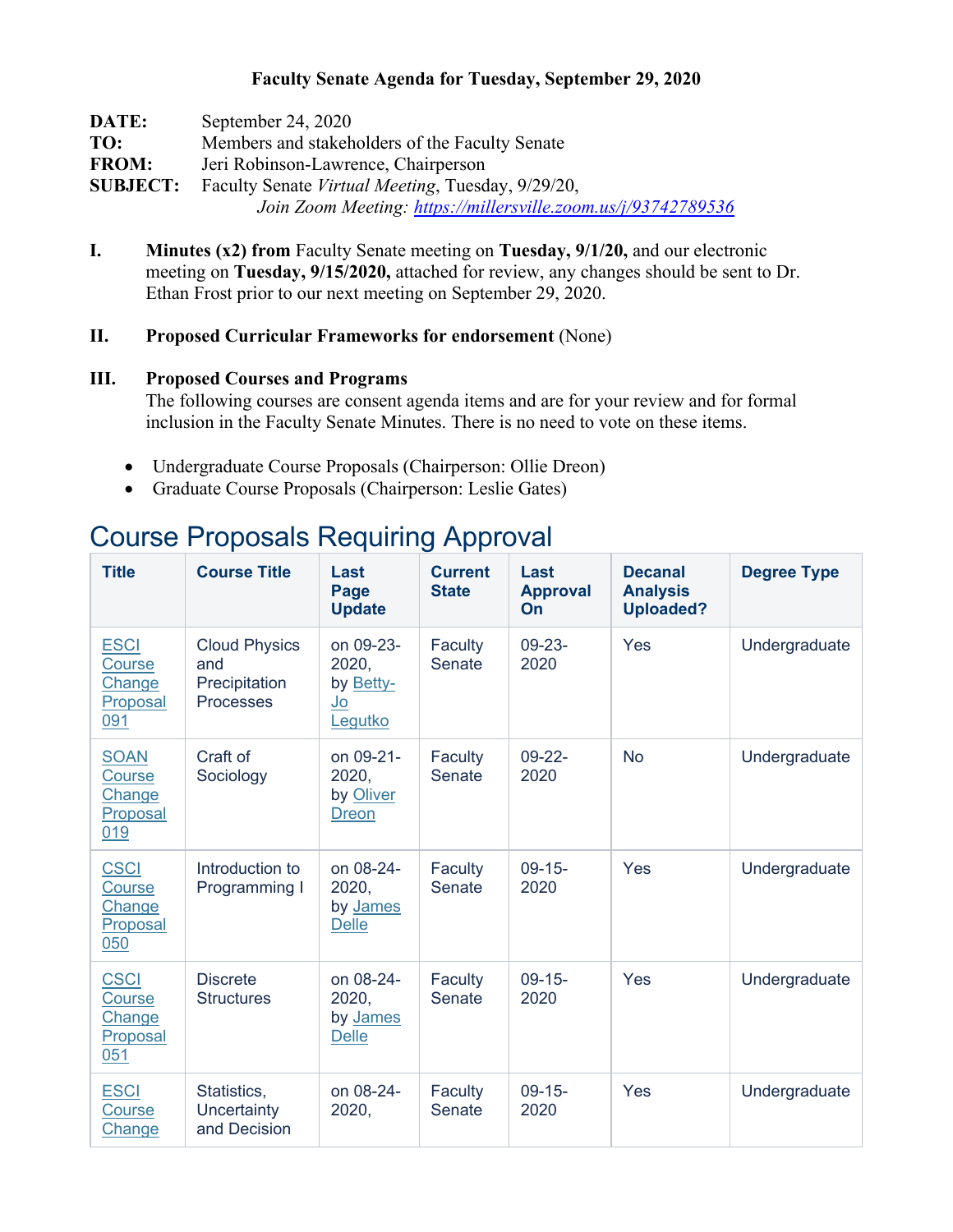| <b>Title</b>                                       | <b>Course Title</b>                    | Last<br>Page<br><b>Update</b>                  | <b>Current</b><br><b>State</b> | Last<br><b>Approval</b><br>On | <b>Decanal</b><br><b>Analysis</b><br><b>Uploaded?</b> | <b>Degree Type</b> |
|----------------------------------------------------|----------------------------------------|------------------------------------------------|--------------------------------|-------------------------------|-------------------------------------------------------|--------------------|
| Proposal<br>094                                    | Making in the<br><b>Earth Sciences</b> | by James<br>Delle                              |                                |                               |                                                       |                    |
| <b>ESCI</b><br>Course<br>Change<br>Proposal<br>092 | Atmospheric<br>Dynamics II             | on 08-24-<br>2020,<br>by James<br><b>Delle</b> | Faculty<br>Senate              | $09-15-$<br>2020              | Yes                                                   | Undergraduate      |

# Curriculum Proposals Requiring Approval

| <b>Title</b>                                                  | <b>Program</b><br><b>Name</b>              | <b>Last Page</b><br><b>Update</b>              | <b>Current</b><br><b>State</b> | Last<br><b>Approval</b><br>On | <b>Decanal</b><br><b>Analysis</b><br><b>Uploaded?</b> | <b>Degree Type</b> |
|---------------------------------------------------------------|--------------------------------------------|------------------------------------------------|--------------------------------|-------------------------------|-------------------------------------------------------|--------------------|
| <b>WSTU</b><br><b>Curriculum</b><br>Change<br>Proposal<br>003 | Women's<br>and<br>Gender<br><b>Studies</b> | on 05-07-<br>2020,<br>by Janet<br>Josephson    | Faculty<br>Senate              | $09-15-$<br>2020              | <b>No</b>                                             | Undergraduate      |
| <b>MUSI</b><br><b>Curriculum</b><br>Change<br>Proposal<br>043 | <b>BS Music</b><br>Industry                | on 04-21-<br>2020,<br>by James<br><b>Delle</b> | Faculty<br>Senate              | $09-22-$<br>2020              | <b>No</b>                                             | Undergraduate      |

## **IV. Report of the Faculty Senate Chairperson:**

- Middle States thank you for attending and participating
- DL Suggestions from UCPRC
- Dr. Kat Walsh DL conversation
- Faculty Senate Meeting Dates Fall  $2020$  ( $1<sup>st</sup>$  and  $3<sup>rd</sup>$  Tuesday) o September 1st
	- o September 15th \* *Starting meeting at 5:00 pm due to Middle States Meeting by Faculty Senate Leadership.September 15 the meeting is virtual and abbreviated*
	- o September 29th \* *Added meeting on 5th Tuesday of September due to Middle States visit*
	- $\circ$  October 6<sup>th</sup> and 20th.
	- o November 3rd and 17th
	- $\circ$  December 1<sup>st</sup>
- **V. APSCUF Updates**
- **VI. Report of the Student Government Association**
- **VII. Report of the Graduate Student Association**
- **VIII. Report of the Administrative Officer**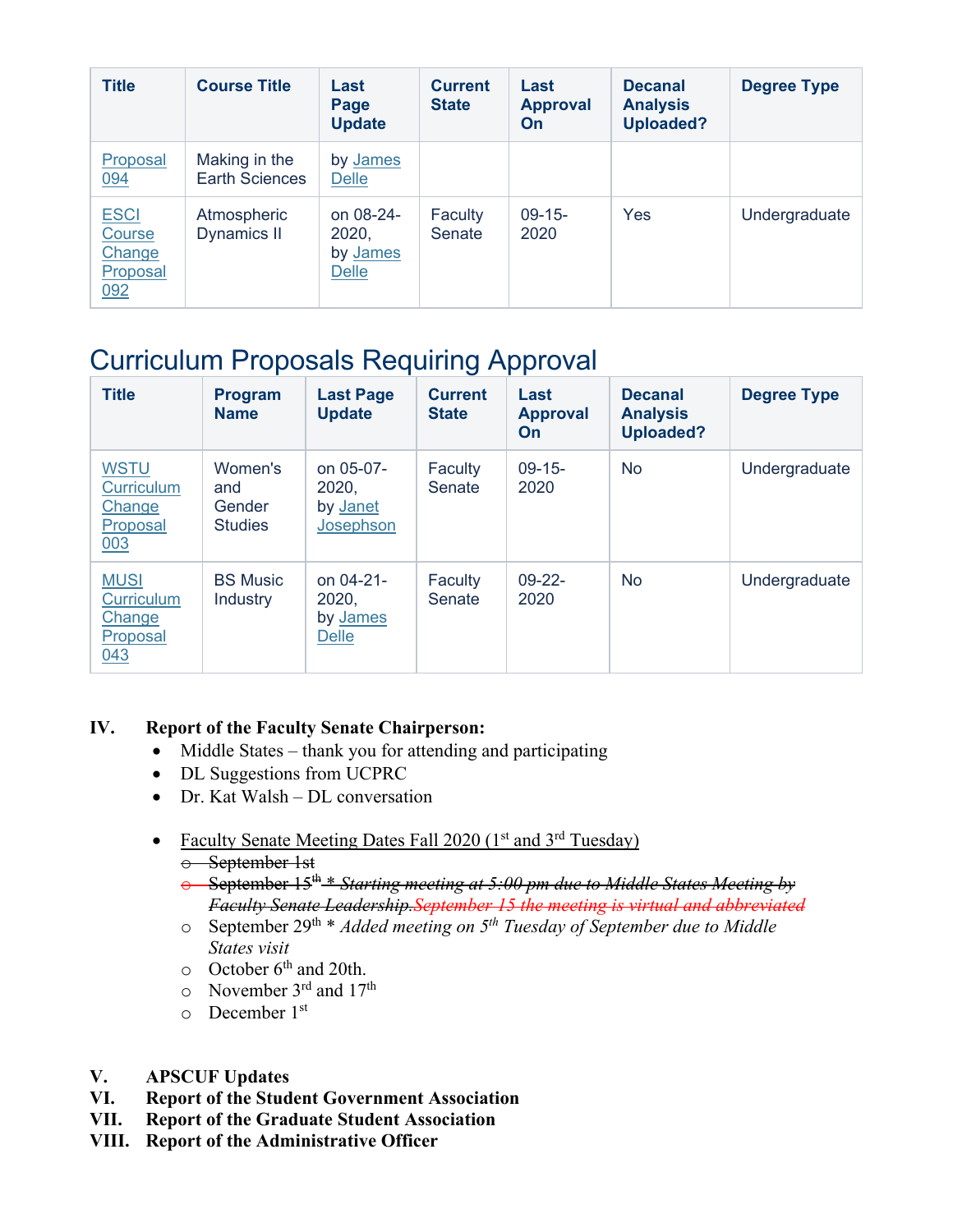# **IX. Announcement of new courses, programs or changes to existing courses/program**

## **X. Reports of the Faculty Senate Standing Committees**

**Please note that** committee chairs wishing to report or share documents and be added to the agenda at a meeting should email me the Senate Chairperson (*jrobinson@millersville.edu*) the week prior to a meeting.

- Academic Outcomes and Assessment (AOAC) Chairperson: Robyn Davis
- Academic Policies (APC) Chairperson: Ankur Nandedkar
- Academic Standards Chairperson: Ryan Wagner
- Area Curriculum Committees (ACC)
	- 1) Arts & Humanities: Becky McDonah
	- 2) Education & Human Services: Lauren Kaiser
	- 3) Social Sciences: David Owen
	- 4) Science & Technology: Betty-Jo Legutko
- Commencement Speaker:
- Cooperative Education Chairperson: Lexi Hutto (\*updated AY 19/20)
- Educator of the Year Committee (EDOY): Ex-Officio chair, Shaun Cook
- Faculty Senate Bylaws Chairperson: Aimee Miller (\*)
- Financial Aid: Dwight Horsey
- General Education Review Committee (GERC) Chairperson: Carrie Smith
- Graduate Course & Program Review Committee (GCPRC) Chairperson: Leslie Gates
- Honorary Degree: Alice McMurray
- Joint Senate Conference Committee Chairperson: Shaun Cook
- Judicial Board:
- Multidisciplinary Programs Curriculum Committee Chairperson: Duane Hagelgans
- Noonan Fund: Rene Munoz
- Undergraduate Course & Program Review Committee (UCPRC) Chairperson: Ollie Dreon
- University Honors College Committee Chairperson: Shaun Cook

Faculty Senate Website:<https://www.millersville.edu/fsenate/index.php>

Faculty Senate Committees:<https://www.millersville.edu/fsenate/committee-rosters.php>

## **XI. Reports of the Faculty Senate, Convened Committees, Area or Special Committees**

- Student Civic Engagement Committee Chairperson
- Arts and Humanities Area Curricular Committee
- Education and Human Services Area Curricular Committee
- Science and Technology Area Curricular Committees
- Social Science Area Curricular Committee

(\*) the committees above may not yet have convened or elected a chairperson and updates will be shared and posted as information becomes available.

## **XI. Faculty Emeriti Resolutions:**

- Dr. Daniel Yocum, Biology
- **XIII. Faculty Senate Elections** (elections complete, committee rosters online)
- **XIV. New Business**
- **XV. Adjournment**